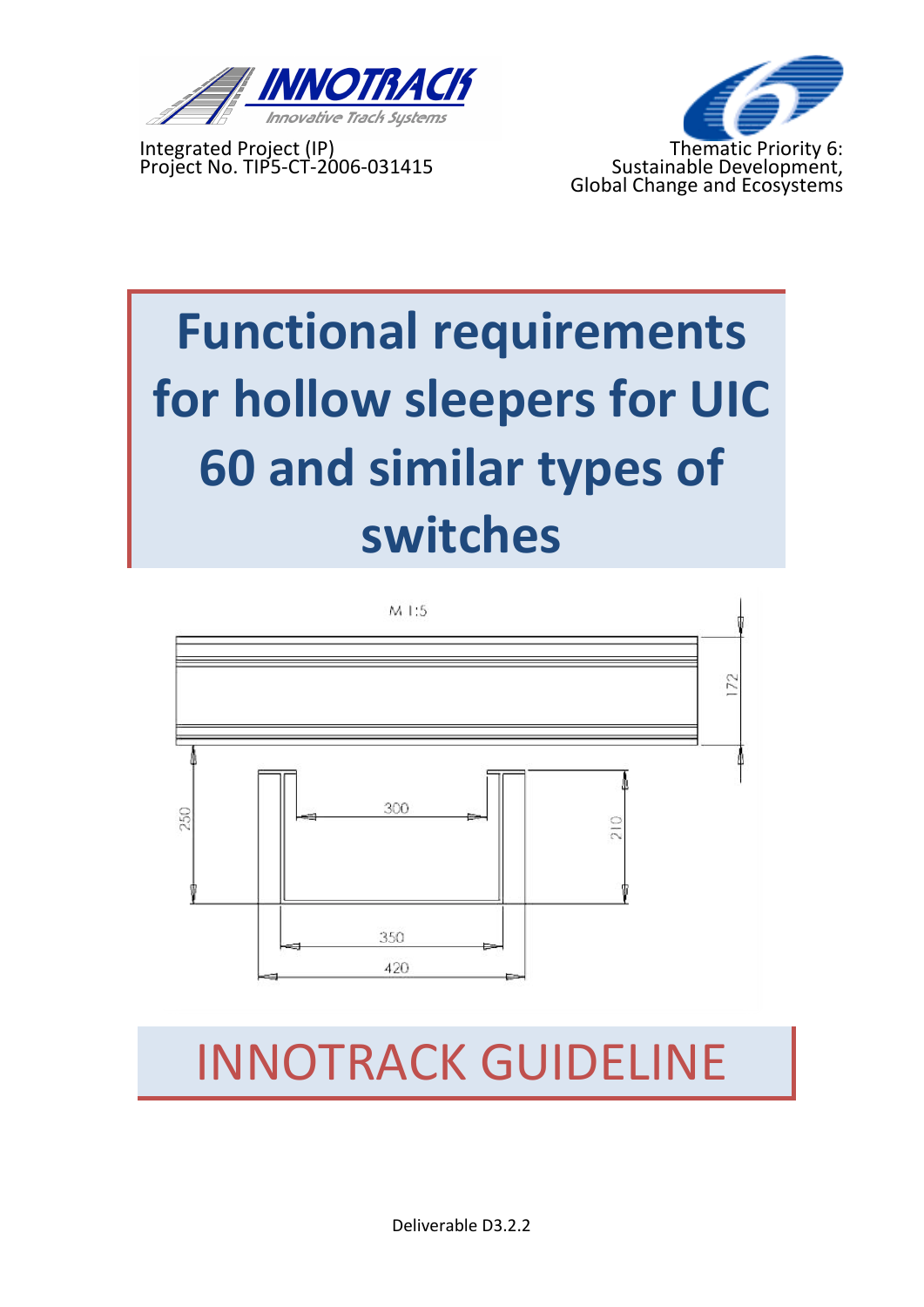#### **Table of Contents**

| $\mathbf{1}$ . |                                                                                                  |  |
|----------------|--------------------------------------------------------------------------------------------------|--|
| 2.             |                                                                                                  |  |
| 3.             | FUNCTIONAL REQUIREMENTS FOR HOLLOW SLEEPERS FOR UIC 60 AND                                       |  |
|                |                                                                                                  |  |
|                |                                                                                                  |  |
|                |                                                                                                  |  |
|                |                                                                                                  |  |
|                |                                                                                                  |  |
|                |                                                                                                  |  |
|                | 3.3.                                                                                             |  |
| 4 <sub>1</sub> |                                                                                                  |  |
|                | 4.1.                                                                                             |  |
|                | <b>ANNEX I</b>                                                                                   |  |
|                | <b>ANNEX II</b>                                                                                  |  |
|                | <b>ANNEX III</b>                                                                                 |  |
|                | REFERENCE OF PREFERRED STANDARD COMPONENTSERROR! BOOKMARK NOT DEFINED<br><b>ANNEX IV</b><br>D.1. |  |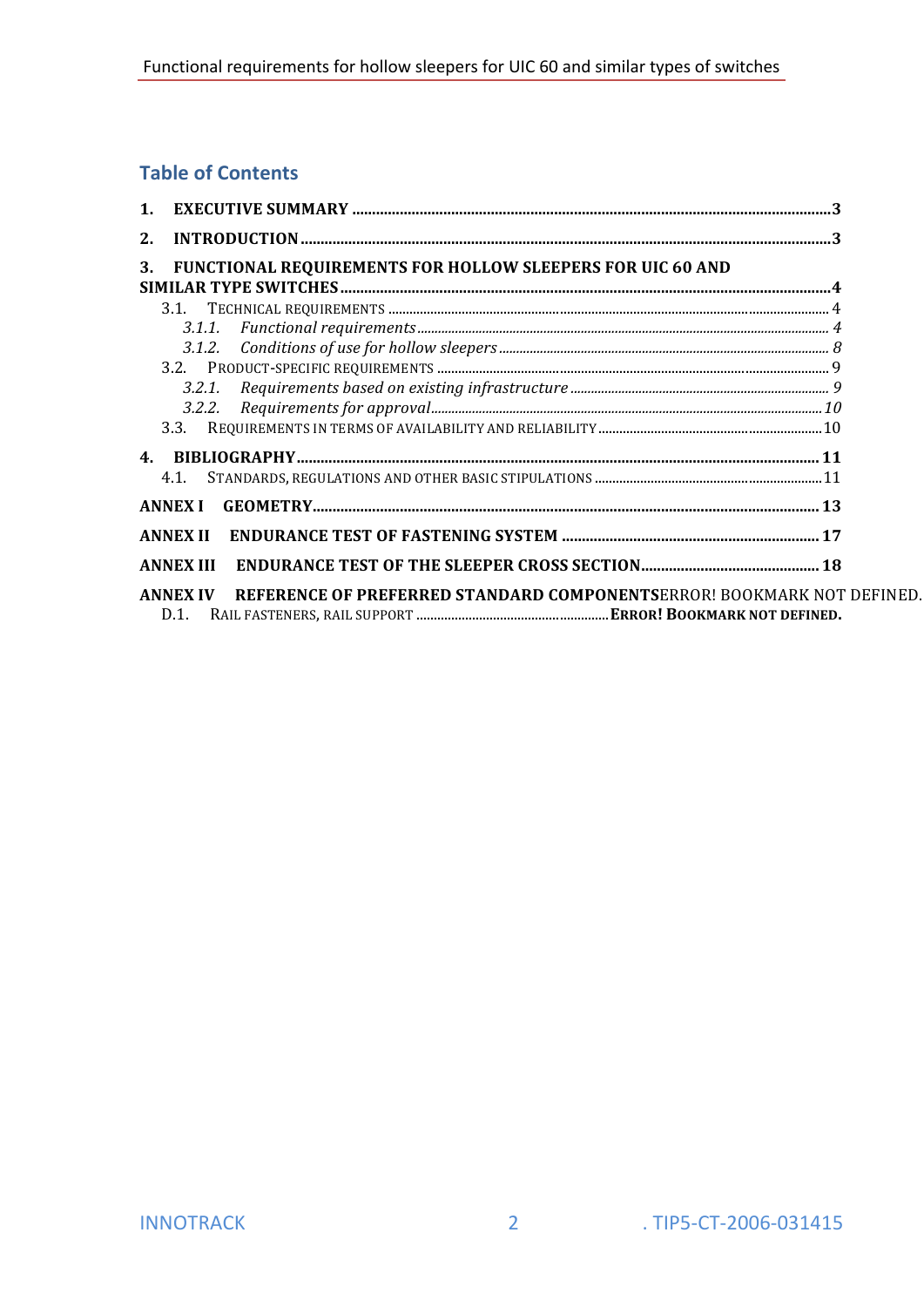# 1. Executive Summary

The present specification is based on the requirements of European railway operators to applications of integral switch setting and monitoring systems. This specification is to be declared a European standard.

In specifying the geometrical requirements maximum importance was attached to small dimensions (compact components) so that especially for the switch setting systems no restrictions shall apply with regard to mounting, layout and transport. Nevertheless the mounting space should be determined in such a way that the majority of the existing solutions for setting system components can be integrated into the hollow sleeper without difficulty. Preferably UIC 60 stockrail and switchers are to be used which is the scope of the Innotrack project. The proposed hollow sleeper can be used or adapted to other profiles also.

The specification covers in detail:

- Geometric specifications for the hollow sleeper
- Functional requirements
- Requirements in terms of availability and reliability
- Description of the tests required.

# 2. Introduction

For many decades now no standard for hollow sleepers has been valid throughout Europe. Because of the lack of specifications, different national solutions have been developed and accepted which are not compatible with each other from a geometrical point of view.

This document summarises in the form of a proposal for a future European standard the geometric, structural and other requirements to be fulfilled by a standardised hollow sleeper for the EU countries.

The standardised hollow sleeper is to fulfil the following functions:

To accommodate one or more switch locks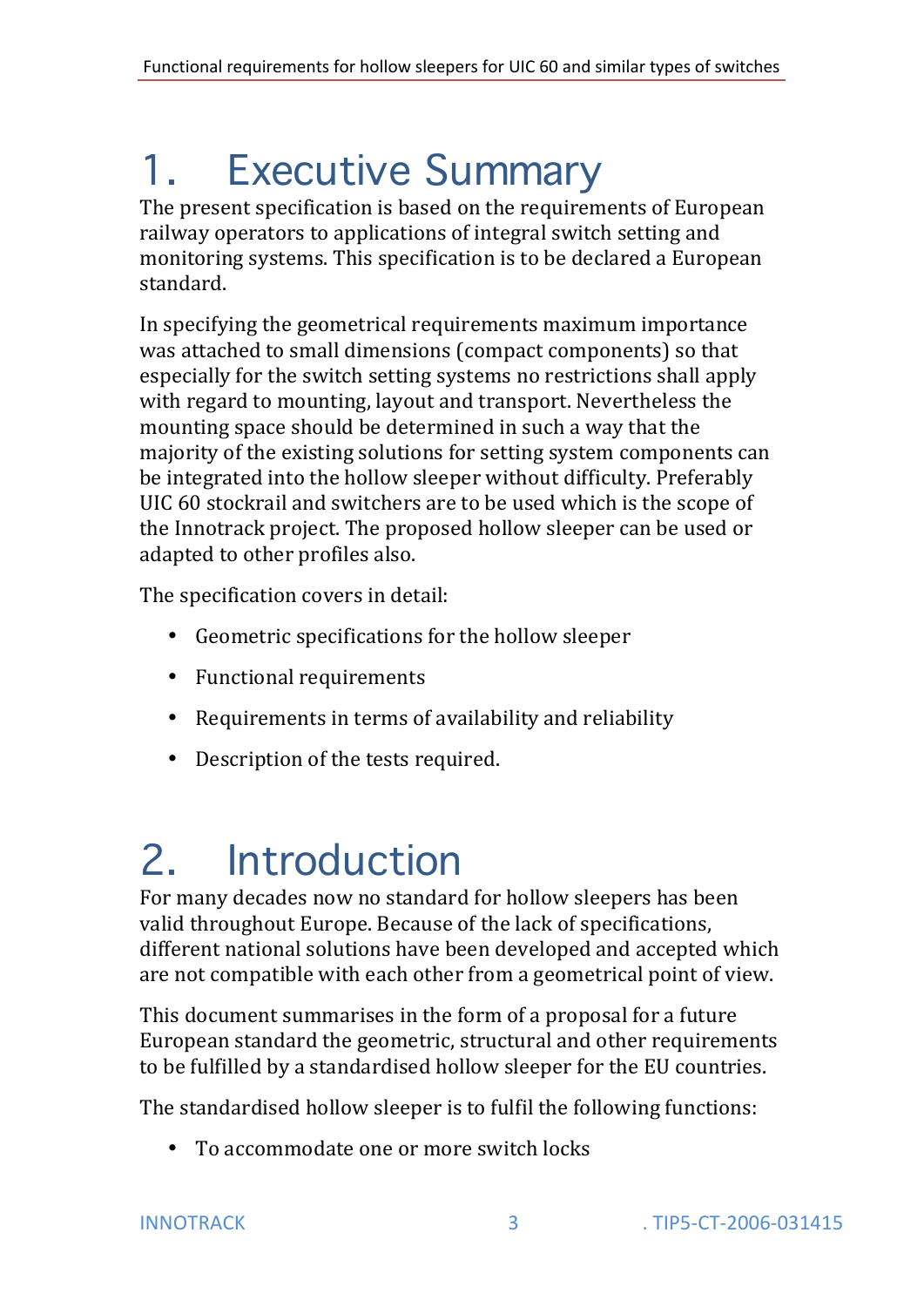- To accommodate one or more switch mechanisms
- To accommodate heating unit for the DLD components
- To accommodate monitoring elements for monitoring the limit position of the switch
- To accommodate the electronic / control unit for the switch mechanism or for inspection units
- To protect the components from mechanical damage.

## 3. Functional requirements for hollow sleepers for UIC 60 and similar type switches

### **3.1.** Technical requirements

#### **3.1.1.** Functional requirements

| <b>No</b>               | <b>Requirement to be met</b>                                                                                                                                                                    | <b>Remarks</b>                                                                                |
|-------------------------|-------------------------------------------------------------------------------------------------------------------------------------------------------------------------------------------------|-----------------------------------------------------------------------------------------------|
| $\mathbf{1}$            | <b>Material</b>                                                                                                                                                                                 |                                                                                               |
|                         | Steel                                                                                                                                                                                           |                                                                                               |
|                         | The steel material must be selected in such a<br>way that the tests and requirements stated in<br>the present specifications are fulfilled.                                                     |                                                                                               |
| $\overline{2}$          | Weight<br>Weight of sleeper including rail fastening, cover<br>plates and ballast retainer plate of $\geq 125$ kg/m.                                                                            | Including inner lock<br>and switch<br>mechanism<br>components, outer<br>lock is not included. |
| $\overline{\mathbf{3}}$ | <b>Manufacturing method</b>                                                                                                                                                                     |                                                                                               |
|                         | If possible, the load-bearing construction of the<br>hollow shaft should be manufactured without<br>welding. The hollow sleeper should preferably<br>be manufactured in a bent construction. If |                                                                                               |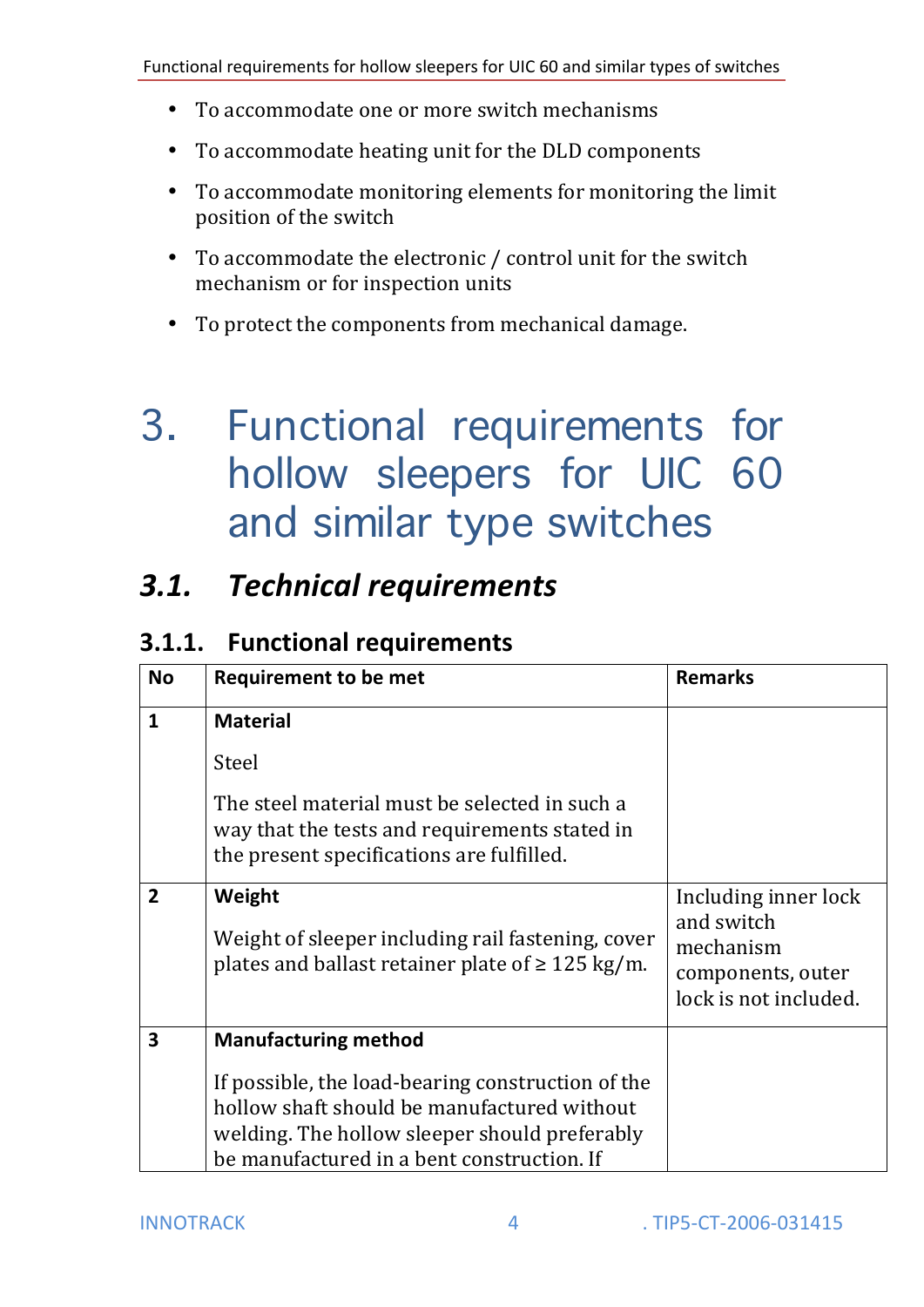| <b>No</b> | <b>Requirement to be met</b>                                                                                                                                                                                                                                                                                               | <b>Remarks</b>                                                   |
|-----------|----------------------------------------------------------------------------------------------------------------------------------------------------------------------------------------------------------------------------------------------------------------------------------------------------------------------------|------------------------------------------------------------------|
|           | documented evidence of conformity is<br>available, welding is permissible.                                                                                                                                                                                                                                                 |                                                                  |
| 4         | <b>Insulation</b>                                                                                                                                                                                                                                                                                                          | Evidence in                                                      |
|           | An electric resistance of at least 5 $k\Omega$ must be<br>ensured between the two rails (stipulation by<br>LST Technik).                                                                                                                                                                                                   | accordance with DIN<br>EN 13146-5<br>Inspection report<br>master |
| 5         | <b>Wheelset load</b>                                                                                                                                                                                                                                                                                                       |                                                                  |
|           | It must be ensured that the hollow sleeper is<br>sufficiently dimensioned to take up a wheelset<br>load of up to 300 kN.                                                                                                                                                                                                   |                                                                  |
| 6         | <b>Warranty</b>                                                                                                                                                                                                                                                                                                            |                                                                  |
|           | 5 years                                                                                                                                                                                                                                                                                                                    |                                                                  |
|           | The warranty must be valid for an unlimited<br>volume of traffic and be independent of the<br>other inspections in these specifications. The<br>railway operator must ensure proper mounting<br>and maintenance of the fastening of the hollow<br>sleeper. The railway operator must observe the<br>maximum wheelset load. |                                                                  |
|           | During the warranty period no incipient cracks,<br>fractures and clearly critical damage through<br>corrosion may occur especially on welded<br>connections.                                                                                                                                                               |                                                                  |
| 7         | <b>Static strength</b>                                                                                                                                                                                                                                                                                                     | <b>Static or FEM proof</b>                                       |
|           | Rated bending moment underneath the rail<br>bearing surfaces and in the centre of the sleeper<br>with symmetric load application: 25 kNm.                                                                                                                                                                                  |                                                                  |
| 8         | <b>Rail fastening: recommended components</b>                                                                                                                                                                                                                                                                              | Engineering drawing                                              |
|           | Hollow sleeper with internal stock-rail<br>clamping:                                                                                                                                                                                                                                                                       |                                                                  |
|           | Use of the grooved baseplate with slide chair<br>URg 56 R/LError! Reference source not                                                                                                                                                                                                                                     |                                                                  |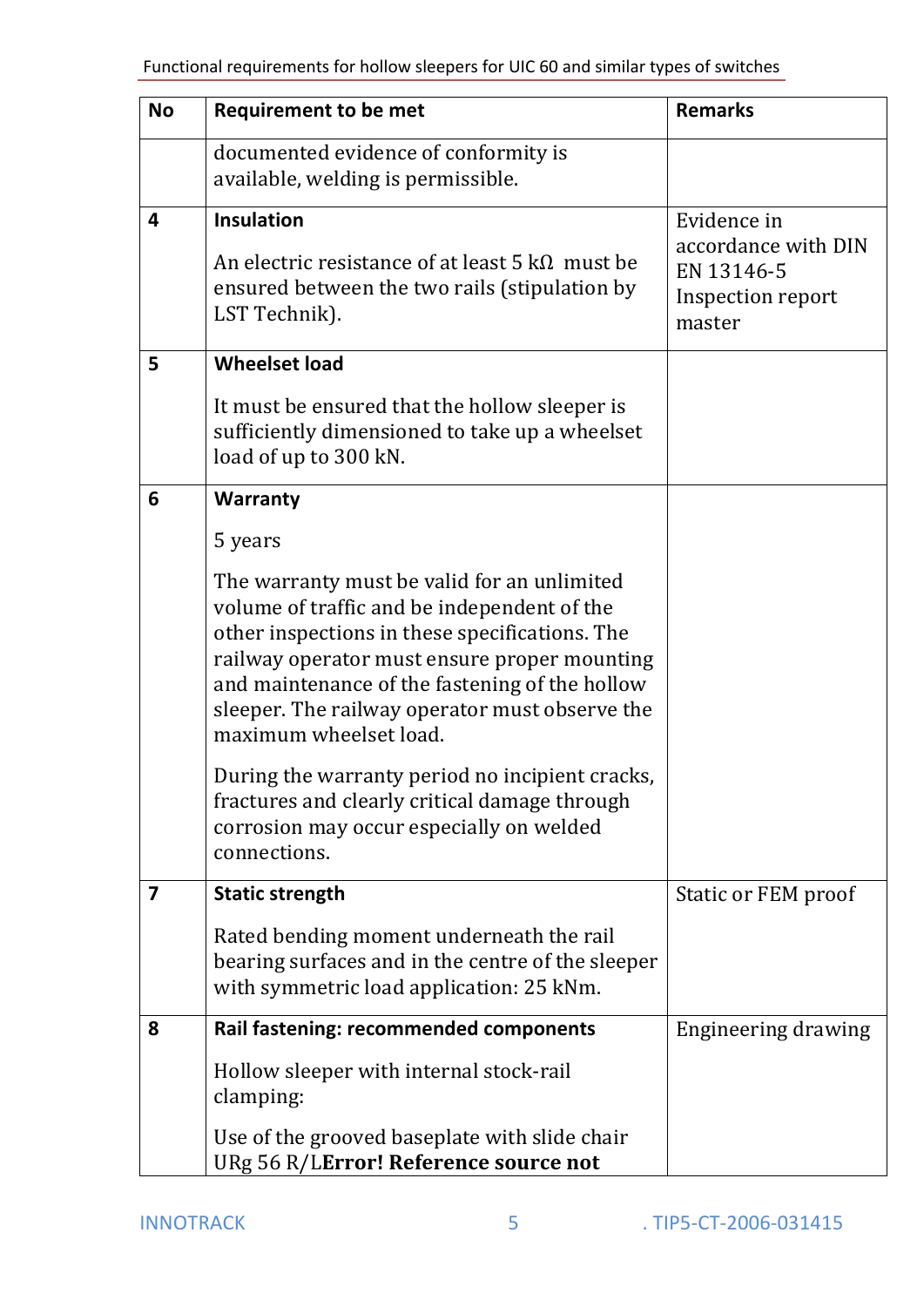| <b>No</b> | <b>Requirement to be met</b>                                                                                                                                                                                                                                                      | <b>Remarks</b>                        |
|-----------|-----------------------------------------------------------------------------------------------------------------------------------------------------------------------------------------------------------------------------------------------------------------------------------|---------------------------------------|
|           | found.                                                                                                                                                                                                                                                                            |                                       |
|           | Internal clamping of the stock rail in standard<br>construction using at least one bracket SSb 2 on<br>each side of the sleeper                                                                                                                                                   |                                       |
|           | External clamping of the stock rail using one Skl<br>19 for each grooved baseplate with slide chair                                                                                                                                                                               |                                       |
|           | Use of a rail pad Zw 661-1 underneath the stock<br>rail                                                                                                                                                                                                                           |                                       |
|           | Arrangement of the attachment holes for the<br>grooved baseplates URg 56 L/R and necessary<br>rail bearing surfaces.                                                                                                                                                              |                                       |
| 9         | The rail fastening system selected must fulfil an<br>endurance test in accordance with DIN EN<br>13146-4. The loads must be scaled up in a<br>linear progression in order to simulate an<br>increase of the wheelset load from 25 t to 30 t.<br>Error! Reference source not found |                                       |
| 10        | Cross-section geometryError! Reference                                                                                                                                                                                                                                            | <b>Engineering drawing</b>            |
|           | source not found.<br>- Maximum outside outline in accordance with<br>specifications (ensure that the sleepers can be<br>tamped using machines)                                                                                                                                    | <b>Testing of function</b><br>samples |
|           | The hollow sleeper must be designed in such a<br>way that it cannot be damaged as a result of rail<br>maintenance work (packing, straightening,<br>dynamic stabilisation, etc.) or by the operations<br>for laying the sleepers.                                                  |                                       |
|           | - Minimum inside outline in accordance with<br>the specifications (ensuring the required free<br>space for mounting and maintenance of switch<br>lock, control rod, inspection rods and bell-crank<br>connecting rods)                                                            |                                       |
|           | - Section height from rail upper edge to hollow<br>sleeper lower edge in accordance with switches<br>UIC 60 with rail fastening using hollow sleepers                                                                                                                             |                                       |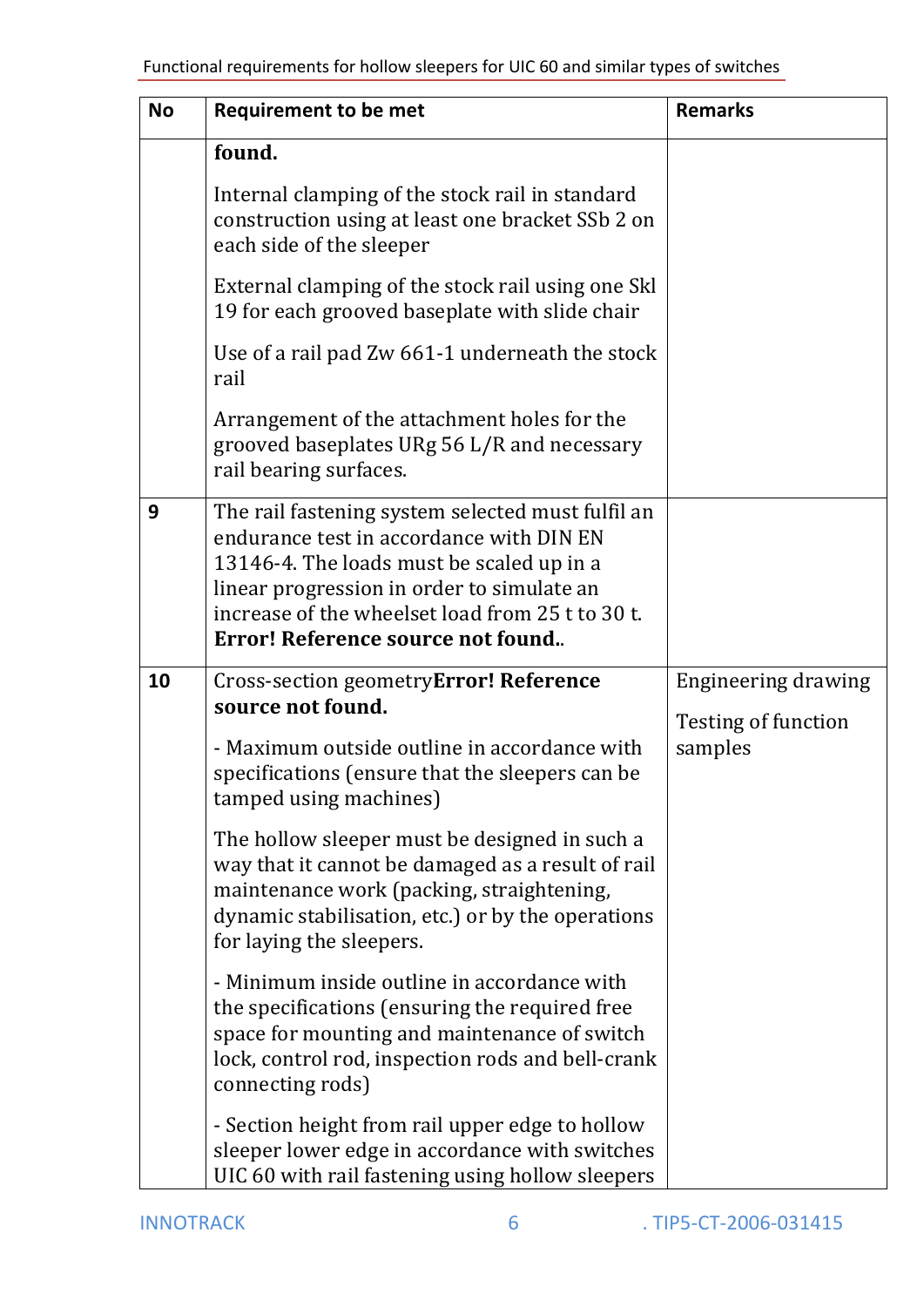| <b>No</b> | <b>Requirement to be met</b>                                                                                                                                                                                                                                      | <b>Remarks</b>                             |
|-----------|-------------------------------------------------------------------------------------------------------------------------------------------------------------------------------------------------------------------------------------------------------------------|--------------------------------------------|
|           | and concrete sleepers (for the recommended<br>fastening system, numbers may 'vary with<br>other systems and connecting means):                                                                                                                                    |                                            |
|           | with rigid grooved baseplate support 421 mm,                                                                                                                                                                                                                      |                                            |
|           | with elastic grooved baseplate support 427<br>mm.                                                                                                                                                                                                                 |                                            |
| 11        | Support and fastening of the grooved baseplate<br>with sliding chair on the hollow shaft:                                                                                                                                                                         | Presentation of<br>inspection reports      |
|           | a) Execution for $v < 160$ km/h:                                                                                                                                                                                                                                  |                                            |
|           | rigid grooved baseplate support (vertical static<br>rail stiffness $> 500$ kN/mm - corresponds to the<br>use of an EVA intermediate plate 3 mm thick<br>and a rail pad $Zw$ 661-6).                                                                               |                                            |
|           | b) Execution for $v \ge 160$ km/h:                                                                                                                                                                                                                                |                                            |
|           | elastic grooved baseplate support (vertical<br>static rail stiffness of 85 kN/mm - corresponds<br>to a vertical static stiffness of the supporting<br>point of 30 kN/mm for rail UIC 60) with defined<br>preload of the intermediate plate (positive<br>locking). |                                            |
|           | Documentation of endurance strength in<br>accordance with Error! Reference source not<br>found. (DIN EN 13146-4).                                                                                                                                                 | Adapted to a<br>wheelset load of 300<br>kN |
| 12        | The horizontal static stiffness of the support<br>point must be about 100kN/mm (reduction of<br>horizontal wear by improved load distribution<br>and damping of dynamic forces).                                                                                  | Laboratory<br>measurements                 |
| 13        | The electric resistance between the two rails<br>should not exceed 10k0hm (ensuring reverse<br>current conduction), documentation in<br>accordance with DIN EN 13146-5.                                                                                           | Presentation of<br>inspection report       |
| 14        | Observance of the structure clearance in                                                                                                                                                                                                                          | <b>Engineering drawing</b>                 |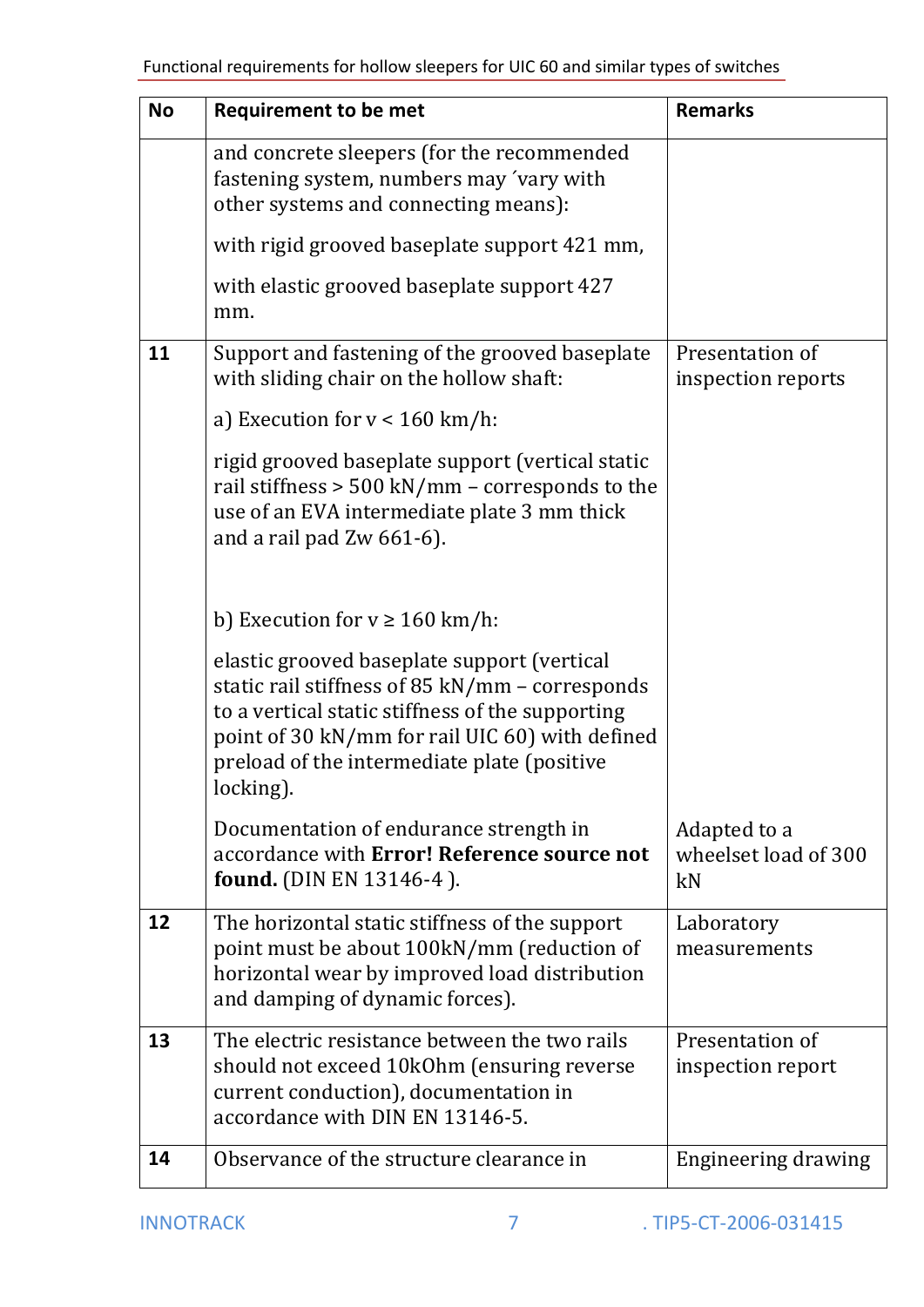| <b>No</b> | <b>Requirement to be met</b>                                                                                                                                                                                                                                              | <b>Remarks</b>                                        |
|-----------|---------------------------------------------------------------------------------------------------------------------------------------------------------------------------------------------------------------------------------------------------------------------------|-------------------------------------------------------|
|           | accordance with EBO taking into account the<br>manufacturing tolerances of the sleeper and<br>switch as well as of the operating tolerances of<br>switch and wheelset.                                                                                                    |                                                       |
| 15        | Covering of the sleepers with stud plates<br>between the rails and on both sides outside the<br>rails.<br>Note: The covers outside the rails serve as<br>protective covers for the lock.<br>Electrical insulation to the locking piece/the<br>stock rail must be ensured. | Engineering drawing<br>Testing of function<br>samples |
| 16        | Installation of a ballast retainer plate on either<br>end face of the sleeper body as a protection<br>against the ingress of ballast.                                                                                                                                     | Engineering drawing                                   |
| 17        | Drainage through a sufficient number of<br>sufficiently large holes in the sleeper bottom.                                                                                                                                                                                | Engineering drawing                                   |

### **3.1.2.** Conditions of use for hollow sleepers

| No. | Requirement to be met              |
|-----|------------------------------------|
| 18  | Wheelset load up to 30 t.          |
| 19  | Permissible speed $\leq$ 300 km/h. |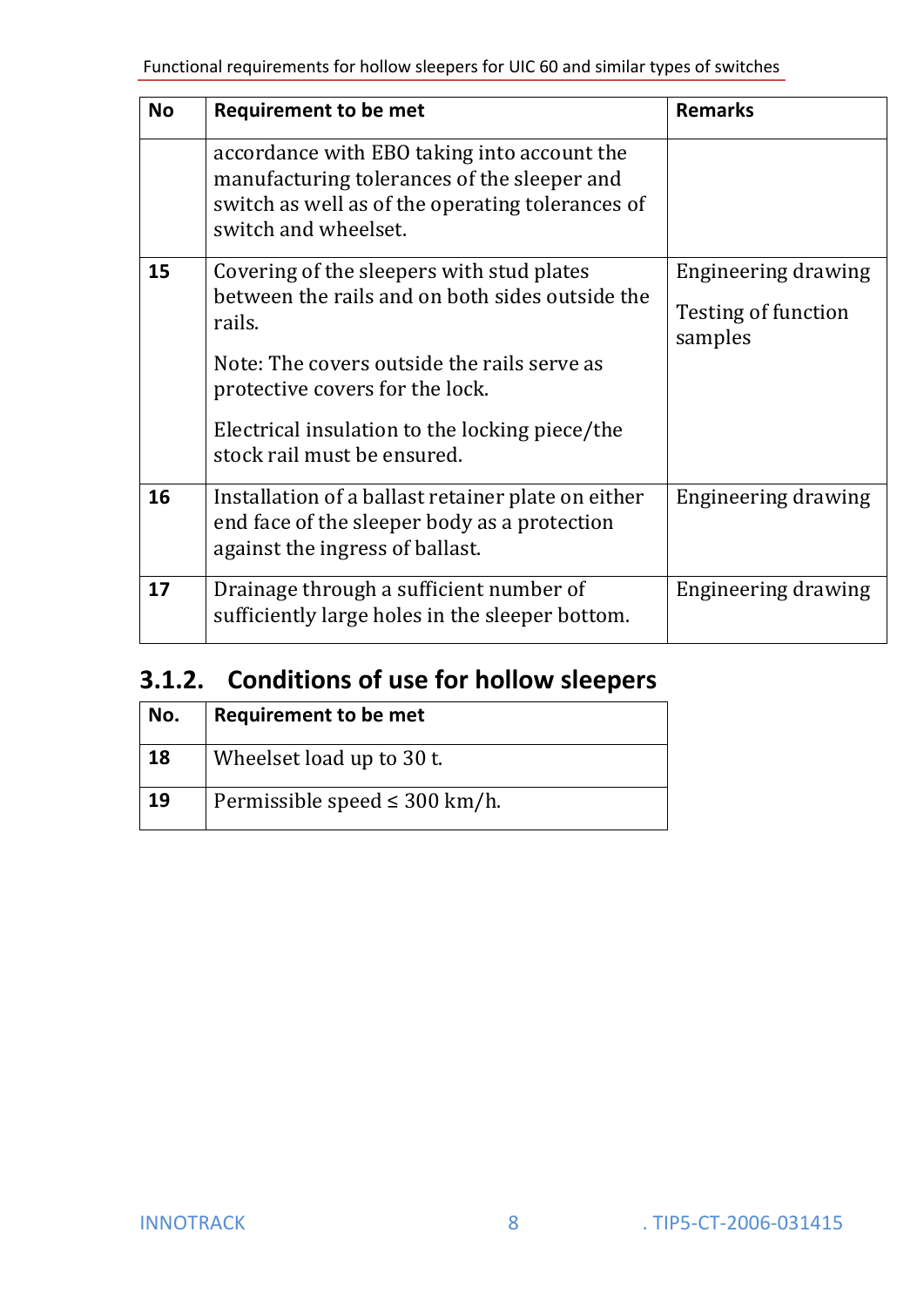#### **Product-specific requirements**  $3.2.$

### 3.2.1. Requirements based on existing infrastructure

| No. | <b>Requirement to be met</b>                                                                                                                                                                                                                                                                                                                                                                                                                                                                                                                                                                                                                                                                                              | <b>Remarks</b>                                                                                                                                                                                                                                              |
|-----|---------------------------------------------------------------------------------------------------------------------------------------------------------------------------------------------------------------------------------------------------------------------------------------------------------------------------------------------------------------------------------------------------------------------------------------------------------------------------------------------------------------------------------------------------------------------------------------------------------------------------------------------------------------------------------------------------------------------------|-------------------------------------------------------------------------------------------------------------------------------------------------------------------------------------------------------------------------------------------------------------|
| 20  | Compatibility with the following lock types:<br>Deutsche Bahn (DB)<br>Latch lock CKA 12 in accordance with Iow<br>50.0012 and addition unit CKA 13 in<br>accordance with Iow 50.0013,<br>Clamp lock WKV in accordance with Iow<br>$\bullet$<br>50,0015 and switch end lock WEV in<br>accordance with 50.0016.<br>SNCF (France)<br><b>Vossloh VCC</b><br>The attachment with suitable holes, etc. to the<br>hollow sleeper must be possible and the overall<br>design must not impair it.                                                                                                                                                                                                                                  | Compatibility<br>means the<br>assembly of such<br>a lock must not<br>be restricted by<br>built in parts<br>such as ribs,<br>plates, etc.                                                                                                                    |
| 21  | The following attachment parts must be<br>mounted to the hollow sleepers without further<br>adaptation:<br>Support and transmission parts:<br>Holes for attaching the bearing bars for<br>components of the setting system with 6<br>screws M 20<br>Switch heating:<br>Lock heating in accordance with technical<br>document Technische Unterlage TU<br>954.9101A03, drawing 3 Elh 00.09.10 und<br>3 Elh 00.09.11 (heating unit in lock space 2<br>$x 250 W$ ,<br>For this purpose 2 holes for stay rods M 10 in<br>accordance with Annex 2 and 3 tube sections<br>(in the area between the rails and in the two<br>areas outside the rails) with inside diameter $\geq$<br>20 mm must be present at the side wall facing | Engineering<br>design<br>Testing of<br>function samples<br>No longer<br>relevant with<br>new lock drive<br>solution in<br>accordance with<br>WP 3.2.4<br><b>INNOTRACK</b><br>The drawing<br>should be<br>prepared for<br>this. The actual<br>implementation |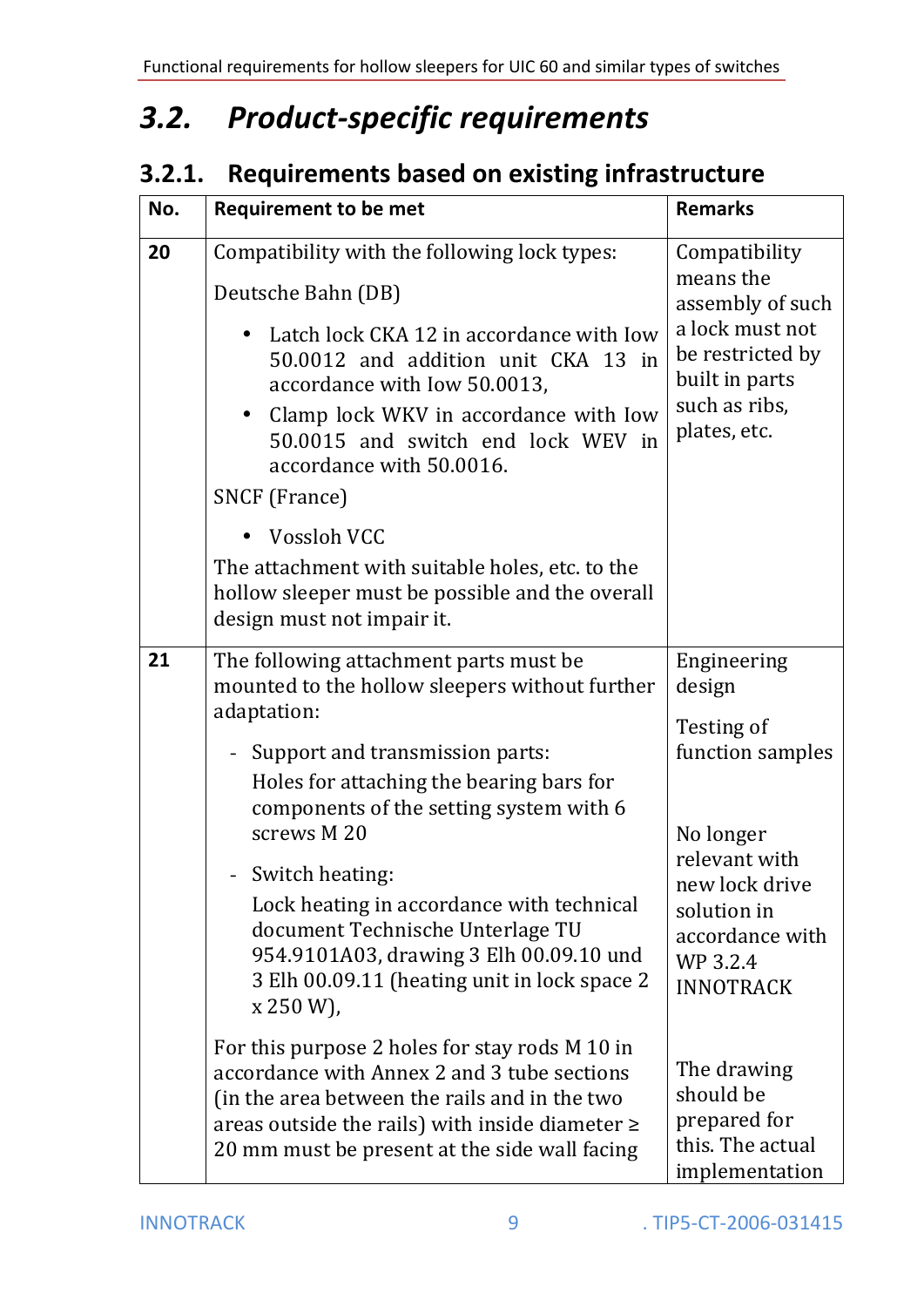| No. | <b>Requirement to be met</b>                                                        | <b>Remarks</b>                                           |
|-----|-------------------------------------------------------------------------------------|----------------------------------------------------------|
|     | the switch end for laying the connecting cables                                     | can be ordered<br>by the customer.                       |
| 22  | Can be used in all simple switches of rail form<br>UIC 60 (ballast superstructure). | Engineering<br>drawing<br>Testing of<br>function samples |

### **3.2.2.** Requirements for approval

Details described in the Annex. Click to follow the link to the Annex.

| No. | <b>Requirement to be met</b> |                                     |
|-----|------------------------------|-------------------------------------|
| 23  |                              | Geometry                            |
| 24  | Annex II                     | Endurance test of fastening system  |
| 25  | Annex III<br>section         | Endurance test of the sleeper cross |

### **3.3.** Requirements in terms of availability and reliability

| No. | <b>Requirement to be met</b>                                                                                                                                                                                                                                   | <b>Remarks</b>                  |
|-----|----------------------------------------------------------------------------------------------------------------------------------------------------------------------------------------------------------------------------------------------------------------|---------------------------------|
| 26  | Hollow sleepers must resist atmospheric<br>influences; functional efficiency must be<br>ensured even under conditions of snow and ice.                                                                                                                         | Design<br>Trial in<br>operation |
| 27  | Resistance to dropping ice                                                                                                                                                                                                                                     | Trial in<br>operation           |
| 28  | Warranty 5 years<br>Warranty is valid till 31 <sup>th</sup> December of the 5th<br>year after production year.<br>The warranty must be valid for an unlimited<br>volume of traffic and be independent of the<br>other inspections in these specifications. The |                                 |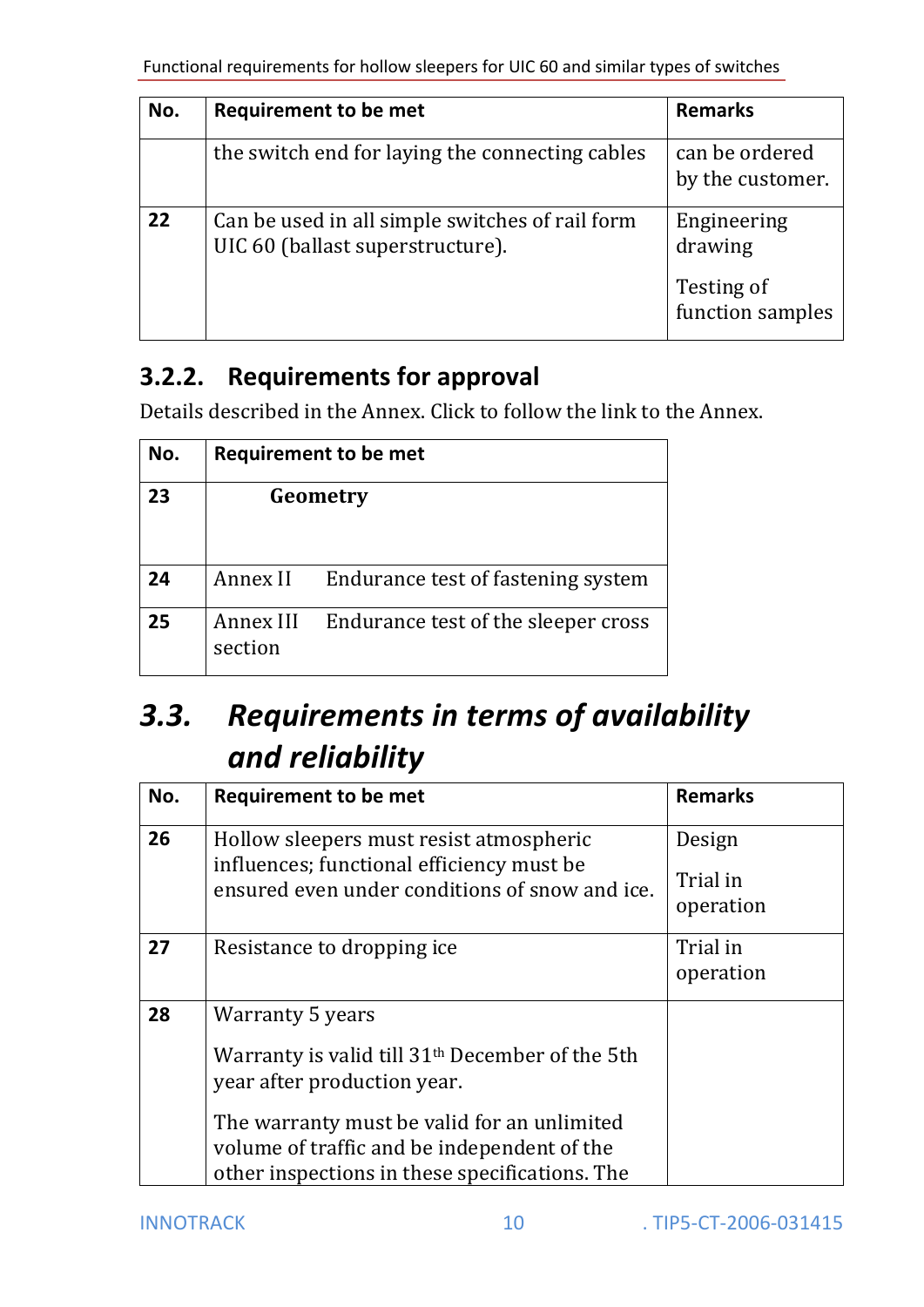| No. | <b>Requirement to be met</b>                                                                                                                                                                                                                                                                                                                                                    | <b>Remarks</b> |
|-----|---------------------------------------------------------------------------------------------------------------------------------------------------------------------------------------------------------------------------------------------------------------------------------------------------------------------------------------------------------------------------------|----------------|
|     | railway operator is to ensure proper mounting<br>and maintenance of the hollow sleeper<br>fastening. The railway operator is to observe<br>the maximum wheelset load.                                                                                                                                                                                                           |                |
|     | During the warranty period no incipient cracks,<br>fractures and clearly critical damage through<br>corrosion may occur especially on welded<br>connections.                                                                                                                                                                                                                    |                |
| 29  | Mechanical life > 25 years<br>Mechanical stiffness must be ensured in new<br>condition.                                                                                                                                                                                                                                                                                         |                |
| 30  | Mowing away the covers it should bear at least<br>15 occasions/year without loosing the<br>functionality (one actuator/switch examination<br>per month, plus maintenance per half year)                                                                                                                                                                                         | new            |
|     | Covers must be fixed to the hollow sleeper in<br>such a way, that it should be easy to unfix, but it<br>should be able to prevent the unauthorized<br>intervention. Besides this the covers (outer and<br>inner) should be strong enough to bear the<br>workers' weight stepping on them without<br>permanent deformation, and to bear the beats<br>of hanging coupling device. |                |

# 4. Bibliography

### 4.1. Standards, regulations and other basic stipulations

| date                         | Short designation/issue $\vert$ Designation of document                         |
|------------------------------|---------------------------------------------------------------------------------|
| <b>EBO date: 08 May 1967</b> | Eisenbahn Bau- und Betriebsordnung (Act<br>on the Construction and Operation of |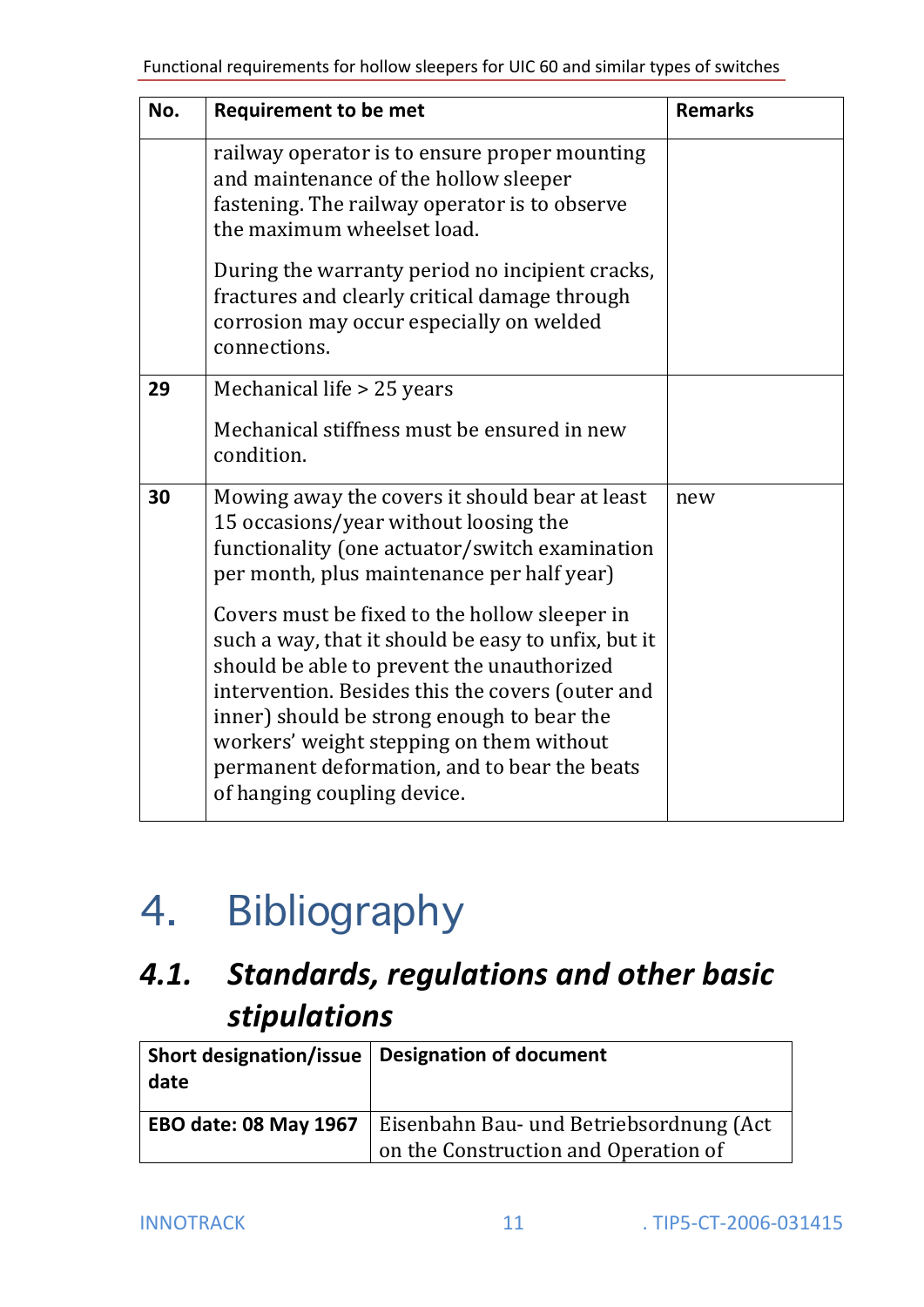|                       | Railways)                                                                                                           |  |  |
|-----------------------|---------------------------------------------------------------------------------------------------------------------|--|--|
| <b>DIN EN 13230-1</b> | Track; Concrete sleepers and bearers<br>Part 1: General requirements                                                |  |  |
|                       |                                                                                                                     |  |  |
| <b>DIN EN 13146-4</b> | Railway applications - Track;<br>Test methods for fastening systems;                                                |  |  |
|                       |                                                                                                                     |  |  |
|                       | Part 4: Effect of repeated loading                                                                                  |  |  |
| <b>DIN EN 13146-5</b> | Railway applications - Track;                                                                                       |  |  |
|                       | Test methods for fastening systems;                                                                                 |  |  |
|                       | Part 5: Determination of electrical restraint                                                                       |  |  |
| <b>DIN EN 13481-2</b> | Performance requirements for fastening<br>systems                                                                   |  |  |
|                       | Part 2: Fastening systems for concrete<br>sleepers                                                                  |  |  |
| TU 954.9101A03        | Electrical switch heating units                                                                                     |  |  |
| <b>BN 918 235</b>     | Elastic rail pads rail pads and rail plates                                                                         |  |  |
| EN 13146-3:2002       | Railway applications. Track. Test methods<br>for fastening systems. Determination of<br>attenuation of impact loads |  |  |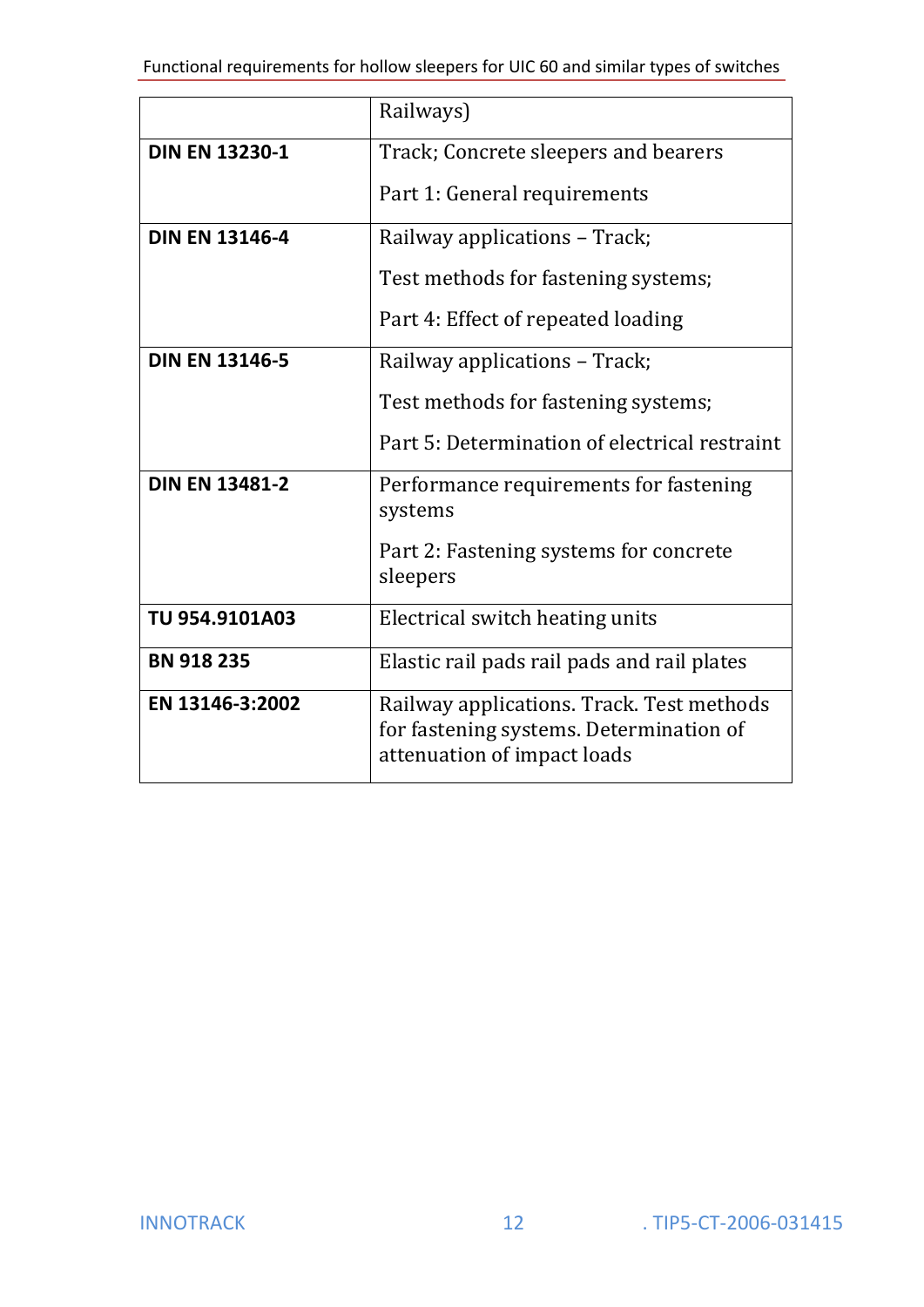### Annex I Geometry

| <b>Main</b>                                                                        | <b>Description</b>                                                                                                                        | <b>Short</b><br>desig-<br>nation | <b>Dimensions</b><br>in mm         |
|------------------------------------------------------------------------------------|-------------------------------------------------------------------------------------------------------------------------------------------|----------------------------------|------------------------------------|
| <u>d1</u><br>d2<br>d3<br>d4<br>Figure 1: Main cross<br>section name<br>conventions | External width of<br>hollow sleepers                                                                                                      | d4                               | < 350                              |
|                                                                                    | Internal width of<br>hollow sleeper                                                                                                       | a2                               | > 300                              |
|                                                                                    | Internal width of<br>hollow sleeper<br>(opening). Exception in<br>the area of stock rail<br>support, profile may be<br>locally reinforced | d2                               | 300                                |
|                                                                                    | Width of hollow<br>sleeper (inside)                                                                                                       | d3                               | 300                                |
|                                                                                    | Height of hollow<br>sleeper                                                                                                               | $\mathbf h$                      | 210                                |
|                                                                                    | Distance from lower<br>edge of stock rail to<br>underneath surface of<br>sleeper                                                          |                                  | $250$ (rigid<br>support)           |
|                                                                                    | Max. width of hollow<br>sleeper                                                                                                           | d1                               | 420                                |
|                                                                                    | Total length of hollow<br>sleeper                                                                                                         | l                                | 2620                               |
|                                                                                    | Slope of rail support<br>hollow sleeper                                                                                                   |                                  | 0 degrees<br>$+/- 0.25$<br>degrees |

#### *Table 1: Definition of dimensions of the hollow\$sleeper*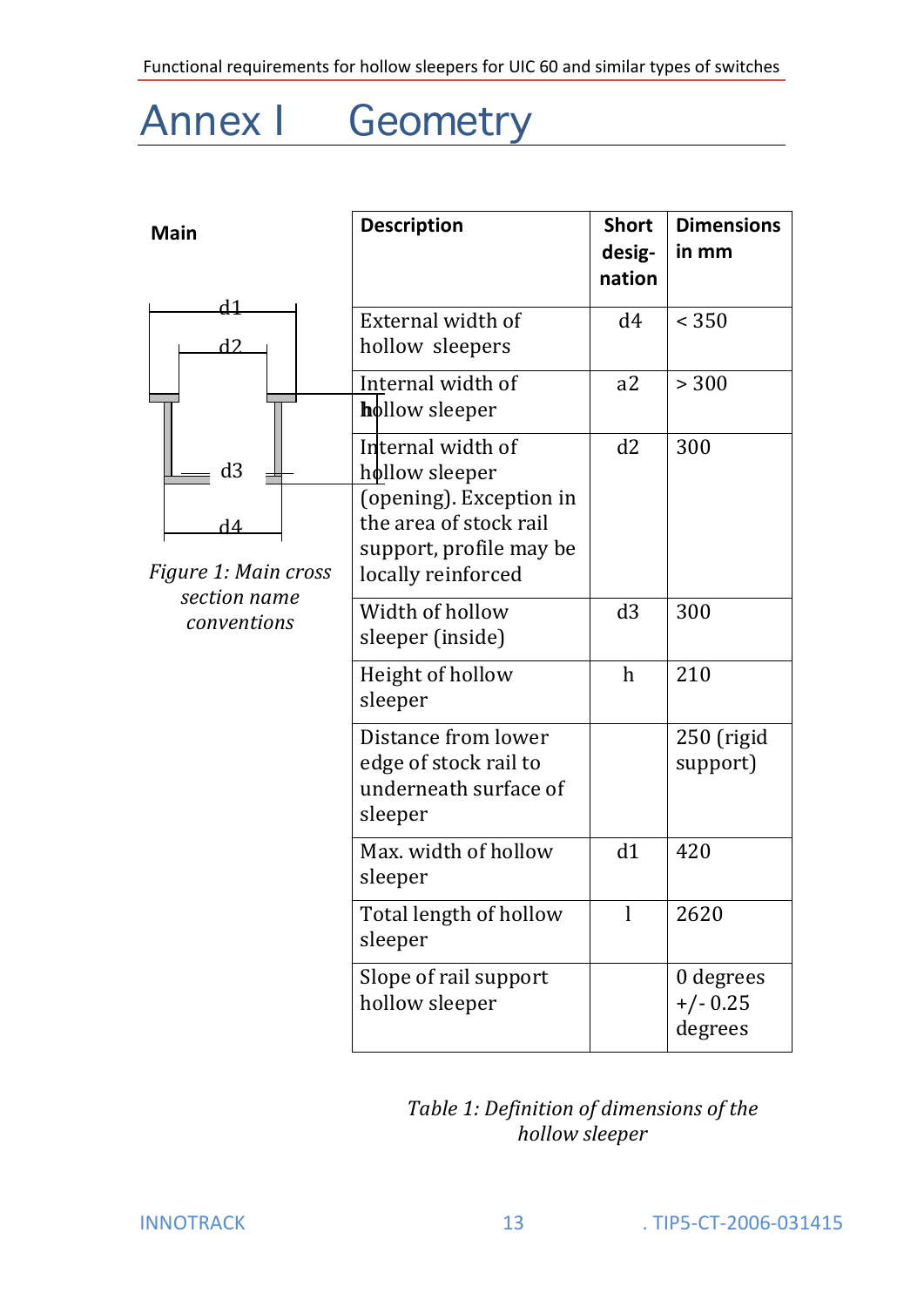

Figure 2: Profile of hollow sleeper with UIC 60 rail without fastening  $\frac{1}{\text{elements}}$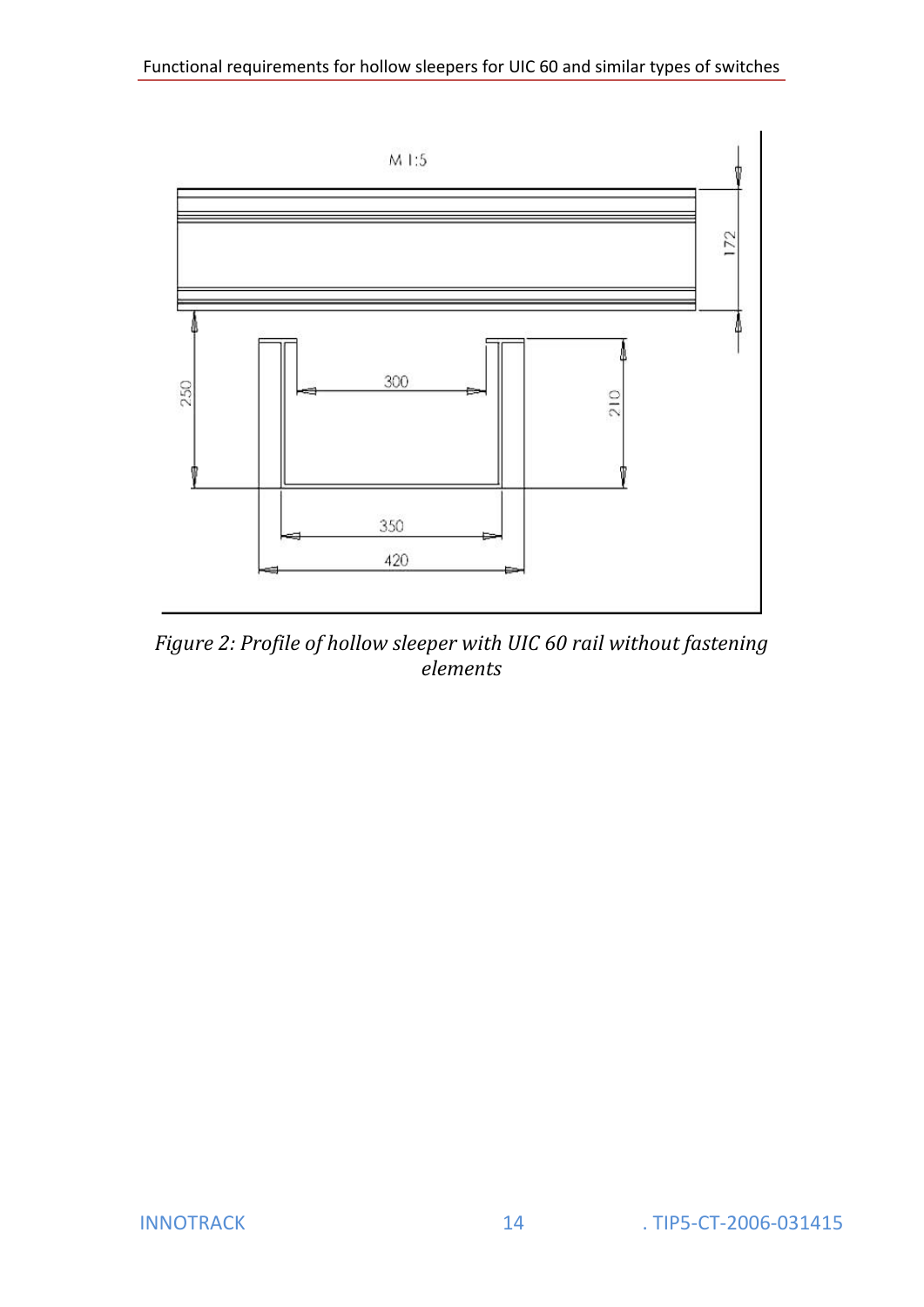

Figure 3: Main dimension and cross section of the hollow sleeper

**INNOTRACK**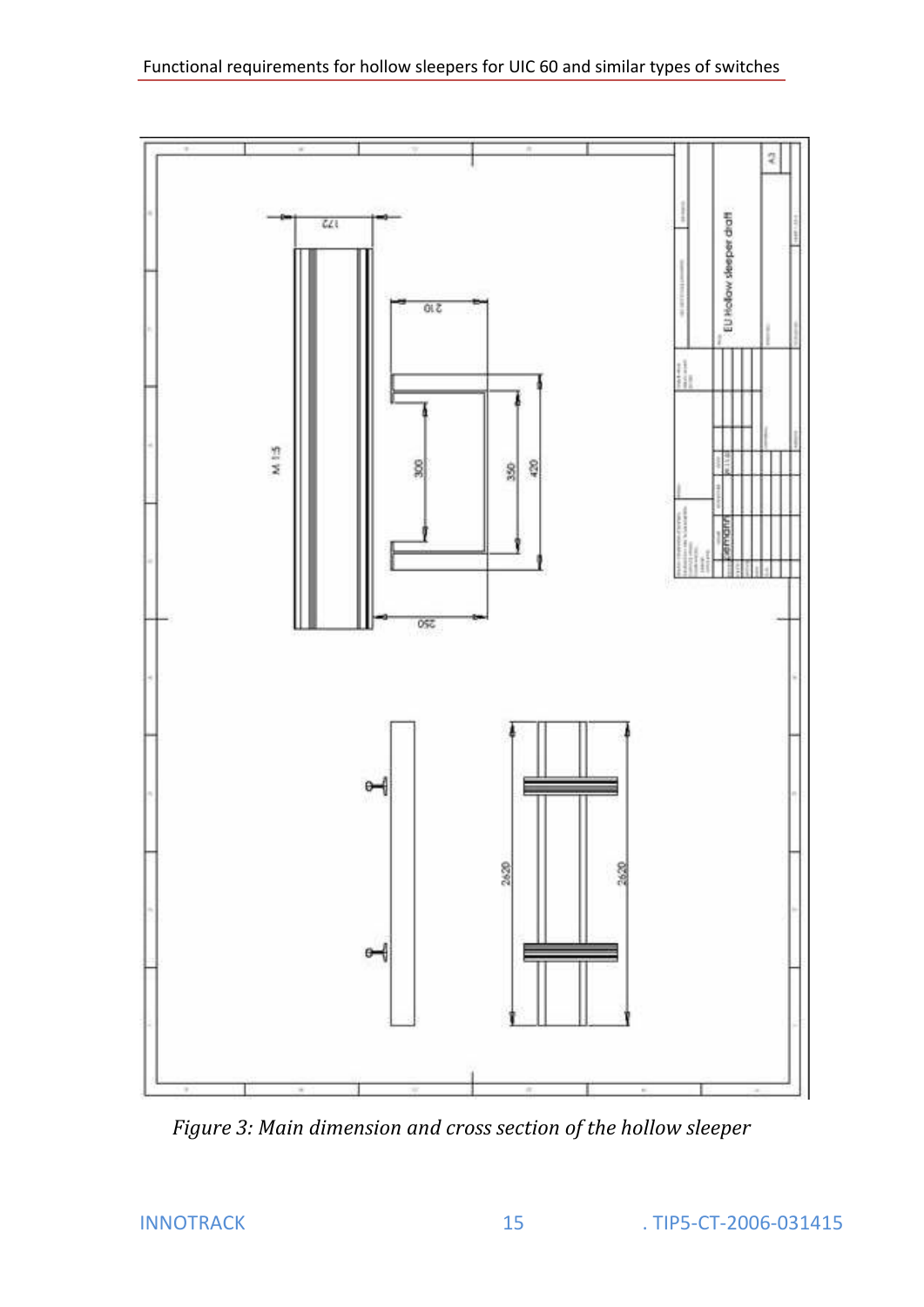

Figure 4: Top view of the sleeper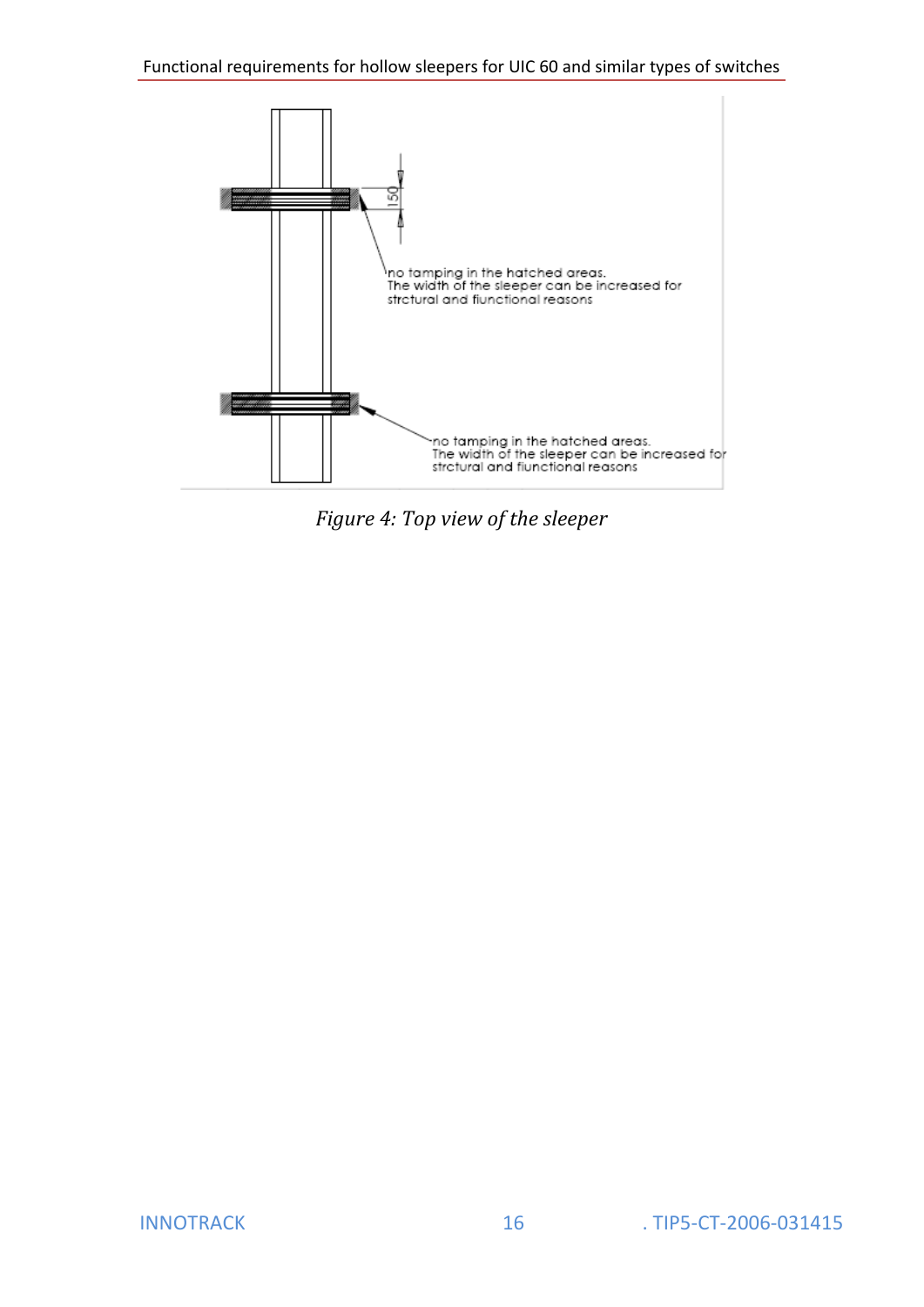# Annex II Endurance test of fastening system

This test is to document the operational stability of the fastening system and the local effects of the loads applied.

The endurance test of the fastening system consists of subjecting two rail sections mounted to a sleeper to a sinusoidal oscillating load between 10 and 300 kN for 3 million cycles. This testing method is described in EN 13146-4:2002 page 9/10.

The adapted test loads are defined in Figure 5.The lateral forces are due to the geometry and result from the testing load.

After removal of the load the acceptance criteria after  $3 \times 10^6$  cycles are as follows:

- There must be no damage to the fastening elements or the sleeper.
- The welds must satisfy a visual inspection and a dye penetrating inspection.



*Figure 5: Endurance test of fastening system*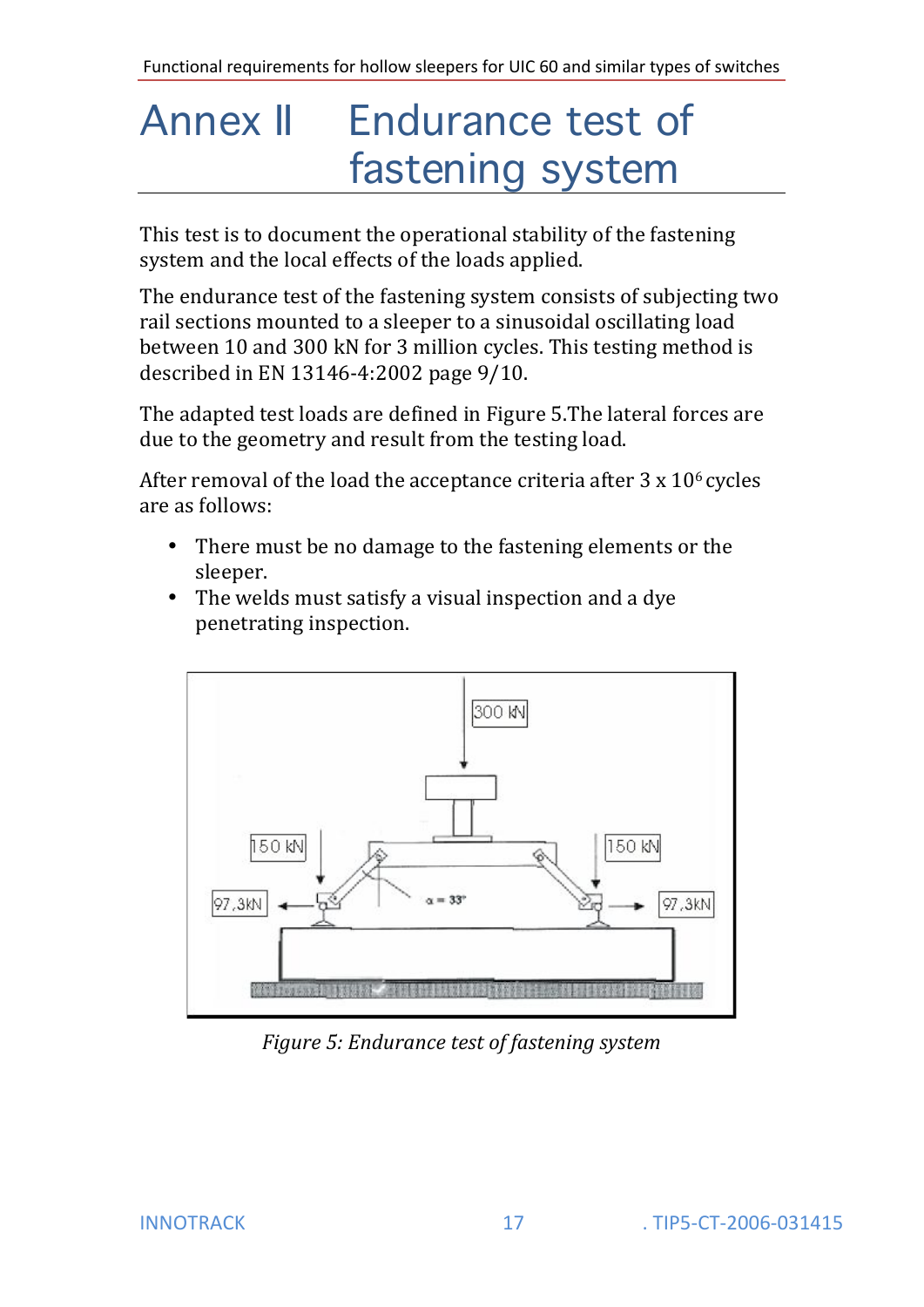## Annex III Endurance test of the sleeper cross section

Test loads in the cross section below the rail:

- $F_r$ : load perpendicular to the rail support
- $L_r$  distance of support points of sleeper 0.6 m
- $F_{\text{ru}}$  lower amplitude of oscillating load 50 kN
- $F_{\text{ro}}$  upper amplitude of oscillating load 200 kN



- 1. Dimensionally stable support
- 2. Flexible support
- 3. Elastic support
- 4. Hollow sleeper
- 5. Standard support plate and/or insulating element of rail fastening system
- 6. –
- 7. Intended fastening system

*Figure 6: Scheme for application of load to hollow steel sleeper*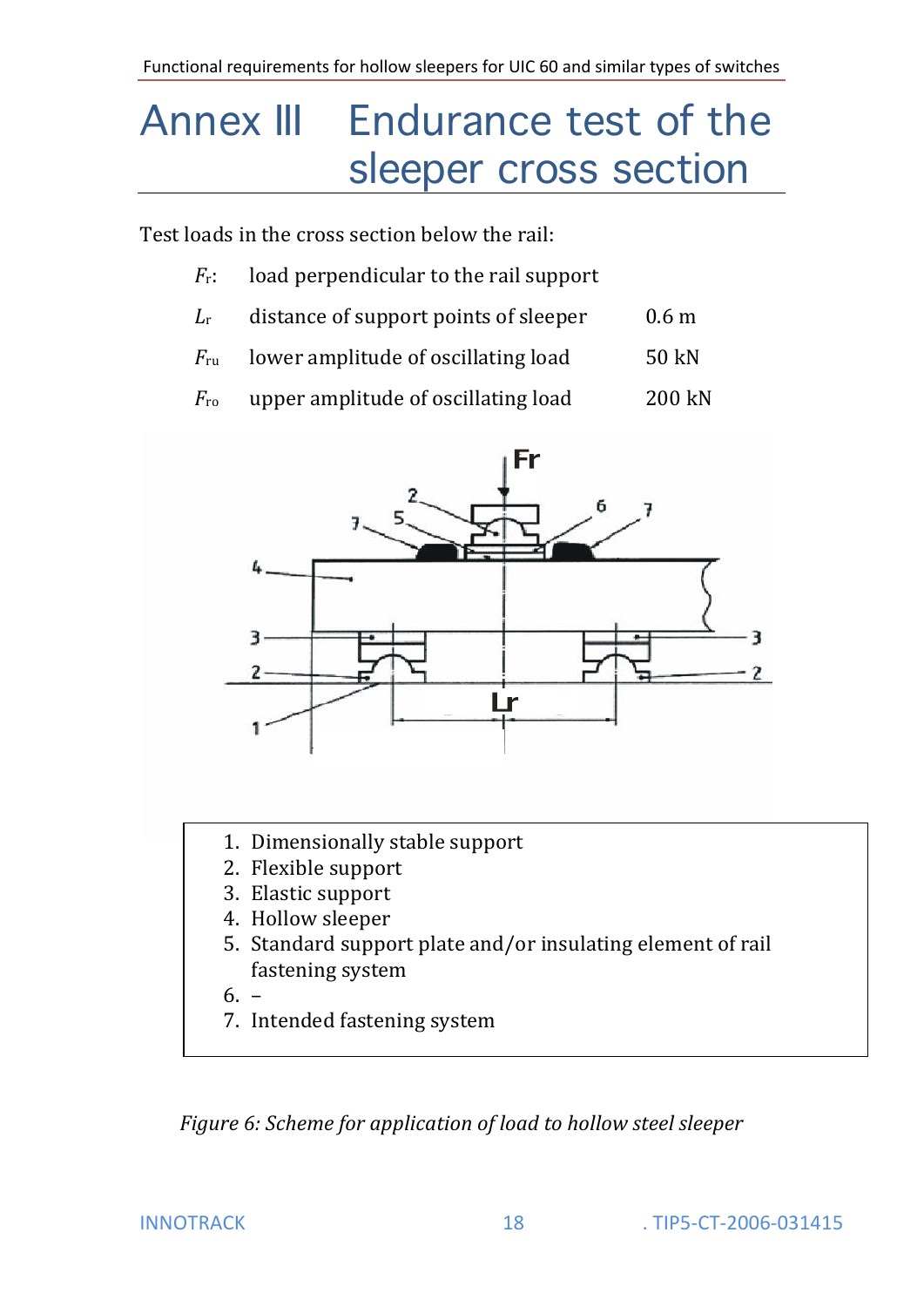

*Figure 7: Load curve in endurance test* 

The test is performed on the cross section underneath the rail of a hollow sleeper in accordance with the load spectrum shown in Figure 7 and the scheme for load application shown in Figure 6.

The acceptance criteria after  $2 \times 10^6$  cycles are as follows:

- After 2 x  $10<sup>6</sup>$  cycles no damage, cracks or plastic deformation should have occurred.
- After the end of the test and the increase of the load in the cross section underneath the rail by 120 kN/minute max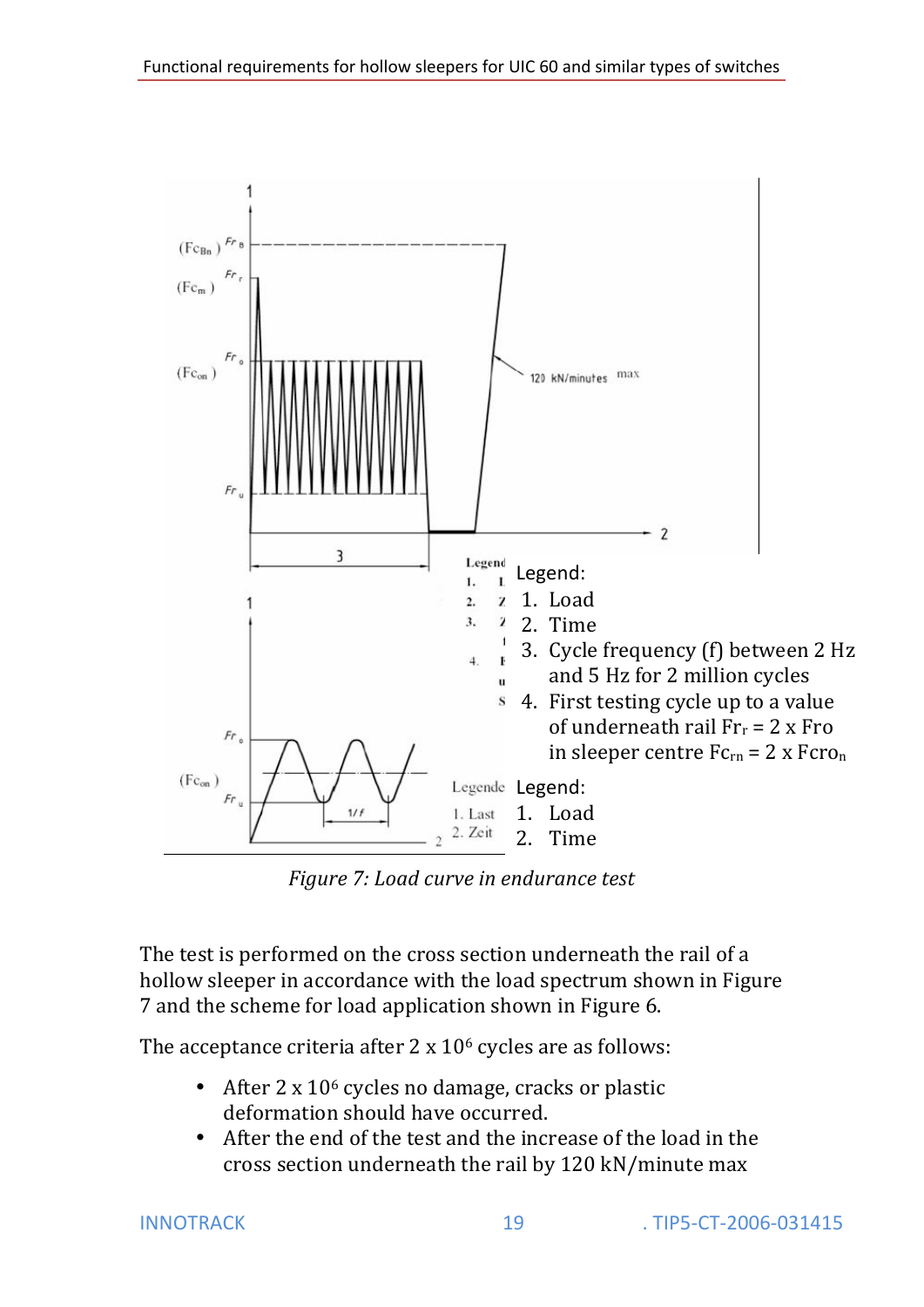from 0 kN to  $FrB = 2.5$  x Fro no damage, cracks or plastic deformation is permitted; the welds must be subjected to visual and dye penetrant inspections.

Endurance test of central sleeper cross section

Test loads in the cross section beneath the centre of the sleeper:

- $F_r$ : load perpendicular to the rail support
- $L_r$  distance of support points of sleeper 1,435 mm
- $F_{\text{ru}}$  lower amplitude of oscillating load 18.75 kN
- $F_{\text{ro}}$  upper amplitude of oscillating load 75 kN



- 1. Dimensionally stable support
- 2. Flexible support
- 3. Elastic support
- 4. Hollow sleeper
- 5. Standard support plate and/or insulating element of rail fastening system

#### *Figure 8: Inspection scheme for oscillation test in central sleeper cross section*

The test is performed on the cross section underneath the centre of the sleeper in accordance with the load spectrum shown in Figure 7 and the method shown in Figure 6.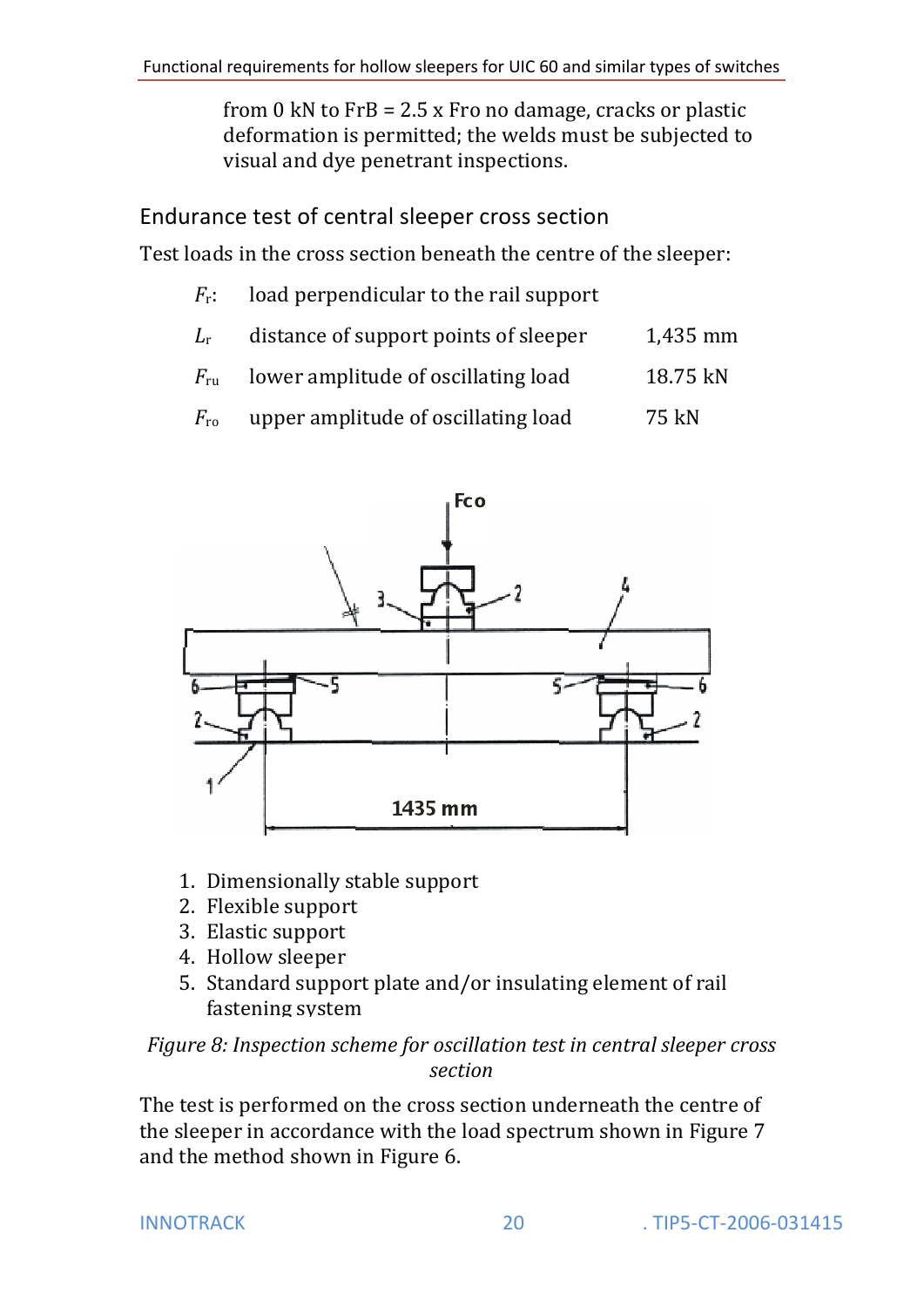The acceptance criteria after  $2 \times 10^6$  cycles are as follows:

- After  $2 \times 10^6$  cycles no damage, cracks or plastic deformation should have occurred.
- After the end of the test and the increase of the load in the cross! section underneath the rail by 120 kN/minute max. from 0 kN to  $F_{\text{cBn}}$  = 2.5 x  $F_{\text{con}}$  no damage, cracks or plastic deformation is permitted; the welds must be subjected to a visual and dye penetrant inspections.